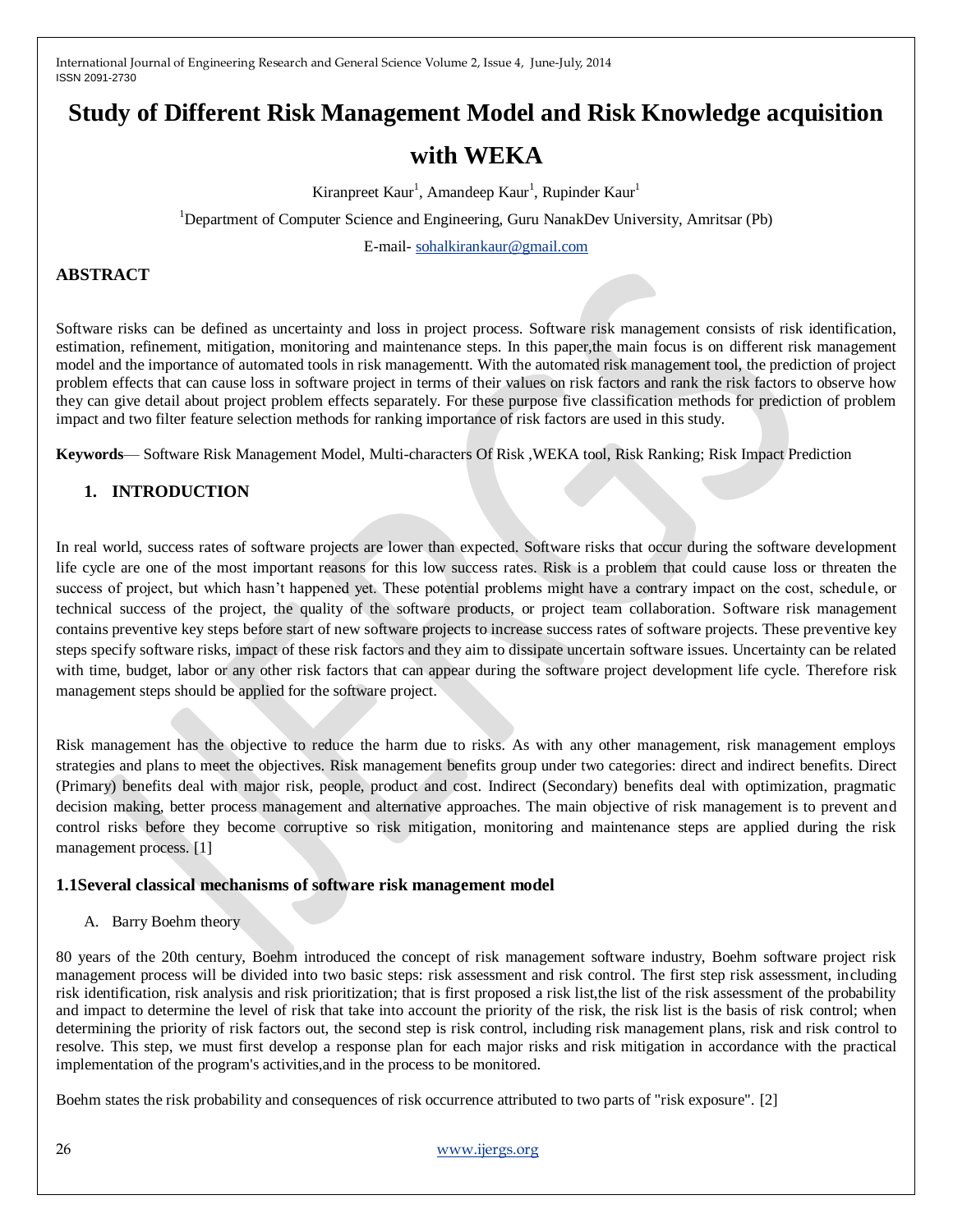Boehm noticed that the most common IT risks are:

- project team members are poorly trained.
- temporary planning and project budgets are not realistic,
- wrong product features are developed,
- interfaces are not user oriented,
- testing in real life situation fails.

Not all identified risks should be treated the same. Some identified risks are more likely to occur, and some, if realized, would have a bigger impact. Risk analysis and management depends on the types of risks being considered. Within the context of the technological and business perspectives, there can be distinguished three main elements of software risk: technical, schedule/scope, cost

1. Technical risks are associated with the performance of the software product, which includes functionality, quality, reliability and timeliness issues. Even if there are no mid project changes in scope, unforeseen technical complications can also turn the project upside down. Project managers might know the technologies they are using in the project very well but still surprises are possible – this component has always been working fine but now when you integrate it with another component, it's a complete mess. The more experienced the technical people are, the lower the risk of unforeseen technical limitations is, but still this risk is always present.

2. Schedule and scope risks are associated with the schedule and scope of the software product during development. Changes in scope are frequent in IT projects and to some extent they are quite logical – no matter how detailed your specification is, there are always suggestions that come after you have started the implementation. Often these suggestions demand radical changes and require change requests that can turn any schedule upside down. In order to address the holistic view of risks, software manager should view the risks from a different viewpoint and then get complete information. Also the scope can be affected by technical complications. If a given functionality can't be implemented because it is technically impossible, the easiest solution is to skip this functionality but when other components depend on it,

doing this isn't wise.

3. Cost risks are associated with the cost of the software product during software development, including its final delivery, which includes the following issues: budget, nonrecurring costs, recurring costs, fixed costs, variable costs,profit/loss margin, and realism.After the risks are identified they should be assessed by two dimensions - probability and impact. The project team will take these two dimensions and multiply them together to generate a risk score, so the risks can easily be ranked and ordered, allowing for the team and sponsors to dialog about how to respond to each risk. The Risk Score helps us determine a sense of priority amongst the risks. If, for example, the first risk has a score of \$100K and the second of \$160K, then the second risk represents a bigger threat to the project's baselines and has bigger priority.

After the risks are identified and assessed they should be mitigated with one of the response actions based on the risk type and priority. [4]

B. SEI's Continuous Risk Management (CRM) model

SEI (Software Engineering institution) as a software engineering and application of authority, based on years of software project management experience in the field, make CRM (continuous Risks Management) model . CRM model proposed in the software project life cycle should pay attention at all stages of risk identification and management, risk management, it is divided into five sections repeated cycle: identification, analysis, planning,tracking and control.



CONTINOUS RISK MANAGEMENT MODEL

SEI's CRM model has seven software risk management principles, namely: (1) global view; (2) an active strategy; (3)open communication environment; (4) Integrated management; (5) continuous process; ( 6) a unified perspective on the product; (7) team coordination and cooperation.[2]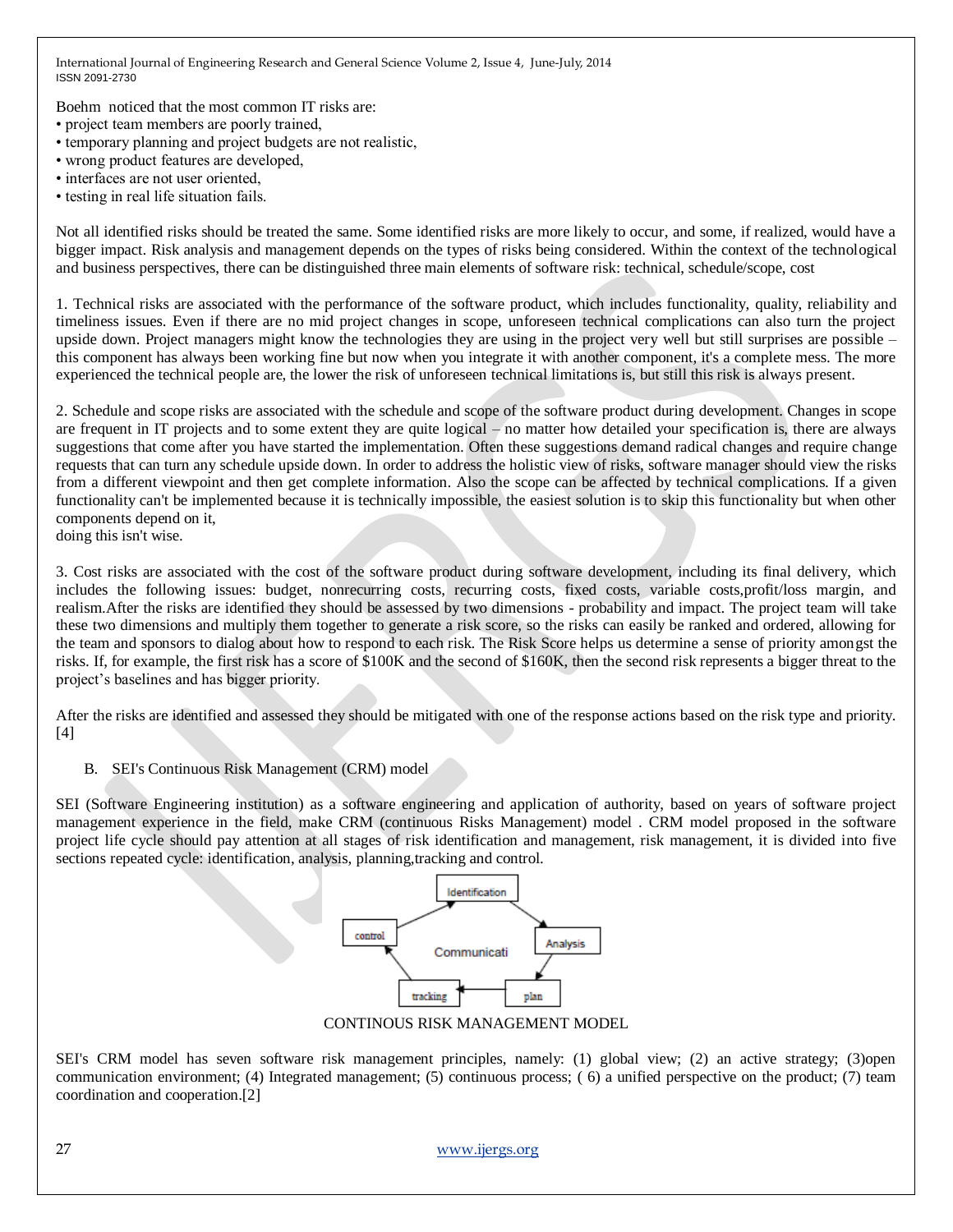In software risk management, information flow direction of information is from risk identification to risk control, and then into the risk identification, and continuously cycles and flows like this. The characteristics of this cycle will not stop until the end of the project, that would have been the project does not end risk management. First, the issue before the risk into risk assessment and then identify the impact, probability and time-consuming, risk classification and prioritization of risk; then the risk information to make decisions on the basis of action; and real-time monitoring risk indicators and risk mitigation actions; the last correction in the deviation of the risk mitigation plan. The core of risk this model is communication, which means that all parts of the project should strengthen the communication of risks, including among the various groups, such as between project phases and so on.

SEI risk management separately from the software risk identification, risk analysis, risk planning, risk tracking and risk management processes to cope with the various IDEFO (Integrated Computer-Aided Manufacturing Definition referred to as the DEFO, a standard process definition) data flow diagrams from two perspectives describes the software management process risk management; external view shows the process control, input, output and mechanism, internal view that the mechanisms used to process the input into output activities, and a clear description of the software risk management at all stages of the process of mutual effects of the interaction relationship. Software risk management process model through the control, input, output, and mechanism of the process described in the top control to decide when and how the input is a key process of change required, it must meet the entrance standards process, the output is the result of the process of change This result has already passed the process of export standard review mechanism to decide on the method used in the process.[4]

## C. CMMI (Software Capability Maturity Model Integration) in the risk management process areas

In the CMM by the SEI CMMI is developed on the basis, and in the world to promote the implementation of software capability maturity assessment criteria and mainly used to guide the software development process improvement and software development capability assessment. Risk Management process area in CMMI Level III - has defined a critical stage in the process domain. The CMMI suggest three major steps in managing risks. These are prepare for risk management, identify and analyze risk and mitigate risk. It also suggest institutionalizing risk management (establish an organizational policy, planning, train people, manage configurations, relevant stakeholders, monitoring process, improvement info, higher level management etc

The core of the model is the risk library, and each activity to achieve the various targets are updated the risk library. Which activities to "develop and maintain risk management strategies" and the risk of database link is a two-way interaction, that is, work out the risk database by collecting data with the corresponding activities of the previous input.[2]

#### D. MSF Risk Management Model

MSF (Microsoft Solutions Framework) is the concept of risk management: risk management must be active, it is a formal system process, also risk should be continuous assessment, monitoring, management, until it is resolved or the issue is handled. The greatest feature of this model is the integration of learning activities, risk management, stressing the importance of learning experience from previous projects. Microsoft's research stated that an investment of merely 5% of the total budget into risk management could result in a probability of 50-70% to complete the project on time.[2]

## E. IEEE risk management standards

It defines the process of software development life cycle risk management process for software companies in the software development projects also apply to individual risks emerging in the software development. It defines the risk management process is a continuous process, which systematically describe and manage the software development life cycle, including the following activities: planning and implementation of risk management, managing project risk list, risk analysis, monitoring risk, address risk, assessing risk management process.[2]

Institute of Risk Management (IRM), The Association of Insurance and Risk Managers (AIRMIC), and The National Forum for Risk Management in the Public Sector (ALARM) have a generic and valuable standard on risk management. Thereupon the standard contains these elements: risk definition, risk management, risk assessment, risk analysis, risk evaluation, risk reporting and communication, risk treatment, monitoring and review of the risk management process. [3]

#### F. Collaborative Risk Management

## *Collaborative risk identification*

28 [www.ijergs.org](http://www.ijergs.org/) One of the first activities in a project is defining the project goals and description. This information is very important to understand the range and complexity of the project. Usually this process is developed by the professionals who are closed to the clients like, for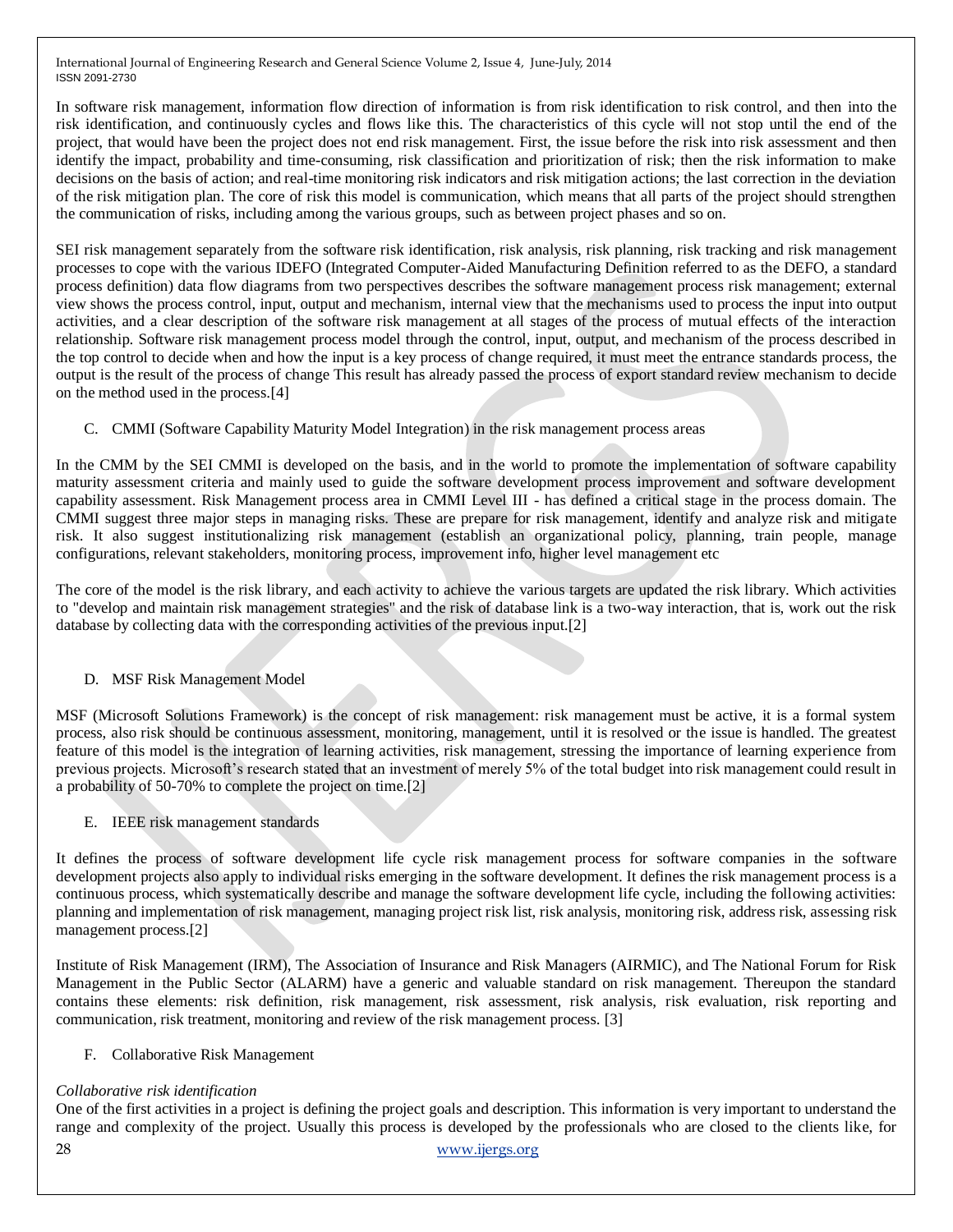instance, project leader and consultants (or, in some cases, the entire project team).With the goals defined, team members, according to their skills and experience, can start identifying risks that can affect the project goals, including the risks which have positive and negative impact. For each identified risk they will categorize the risk impact and the probability in a scale: low, medium and high. In this process, project members perform the risk identification alone. This approach may be useful to determine the risk attitude and risk tolerance of each member or group area, which will allow identifying the organization global risk tolerance. This will also allow understanding future decisions and monitoring the risk tolerance evolution of the organisation.This stage ends with a first draft of the risk register of each project member, describing the probability and impact.

#### *Collaborative risk selection and combination*

After generating the preliminary risk records, the project leader analyzes all risks and may change, filter or merge some risks. Then him, with the project team, can analyze and identify the risk dependencies (identifying the risks that may be influenced by other risks). The probability and impact assessment of the risk will follow risk dependency theory, used to compute the final combined risk probability and impact. By this way, the project team will be able to identify and analyze the risks and evaluate if its combination can lead to disproportioned project failure.After the selection and combination, the project team will generate the risk probability matrix according to the scale (low, medium or high). This matrix gives a visual representation of the risks rank and helps risk prioritization. The output of this stage is the risk register with the filtered risks sort by priority.

#### *Collaborative risk response strategy*

Regarding the organization's risk tolerance and appetite, the project sponsors may analyze and decide what risk or opportunities they want to explore or ignore. Also they can add new risks, delete or combine the existing ones, which may require new risk analysis by the project team. According to the risk matrix, project sponsors may want to monitor risk/opportunity, reduce the impact of the risk by taking some previous actions or enhance the probability/impact of the opportunities. With the project sponsors decisions about the identified risks, it would be possible to analyze some risk relevant issues. The decisions in this stage will guide the rest of the organization in terms of RM activities.[6]

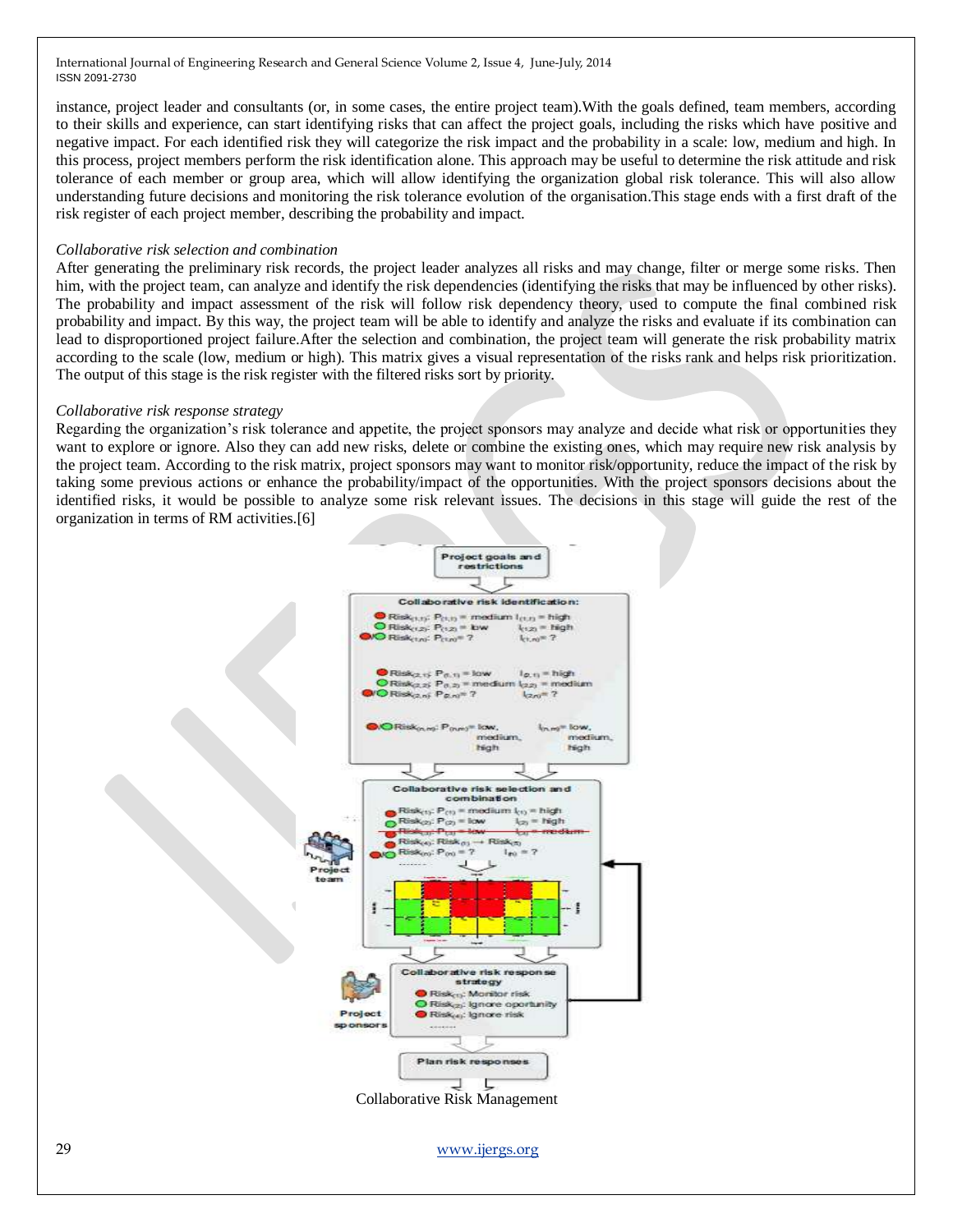# **1.2 MULT-CHARACTERS OF RISKS**

Risks are challenges that can have negative influences on a project unless they are handled properly. The efficiency of risk management depends upon the cognition to risks. In this section, we cognize characters of software risks, including multi-stages, multi-roles, multi-situations, uncertainty, multi-methods, multi-dimensions, multi-attributes and multiobjects. We call these characters as multi-characters of the software risks.



#### **Multi-stages**

According to the software life cycle, software risks may exist or derive from different stages, i.e., bidding stage, requirement analysis stage, source-code writing stage, product delivery stage and maintenance stage. Because software risks exist during the software life cycle, risk management exists during the software life cycle too. Potential key risks should especially be identified and prohibited in time, which averts more potential losses. Less losses mean more profits. It is necessary for managers to attach importance to risk management during the

development processes and deal with the risks properly.

#### **Multi-roles**

Actually, roles in a software project include varied roles relative to software risks from the bidding to the delivery and maintenance of the software product. In the bidding stage, roles include tender, bidder, and supervisor. In the project approval stage, roles may include investor, developer, and uncertain market with risks. In the normal development stage, the development team may be private, jointventured or transnational enterprises, and then roles include mainly investors (stockholders), managers, developers, and customers (market).In the delivery and maintenance stages, roles include investors, the market branch, the development branch, maintainers, customers, etc. Different roles may bring different risks; different risks should be dealt by different people.

#### **Multi-situations**

Different development teams have different development models and different management models. Development environment are varied. For example, there are varied development teams or contractors, such as private enterprise, joint-ventured or foreign-funded enterprises.

According to their practical situation, they may adopt development models such as waterfall, spiral, prototype, or different development methods such as structured programming, object-oriented design. Different environment need different kinds of management to staff members, enterprise impression, supervision, etc. Different kinds of development teams may have different kinds of risks with different development models and management models.Risks exist in different domains, such as in flood risk, grassland fire, medical science, geo-field.

#### **Uncertainty**

Risk may occur, or may not occur. Risk occurs with different probabilities at different time and in different environment. Risks are uncertain. If managers deal with risks correctly, risks may be prevented; if managers do not attach attention to risks or do not deal with risks incorrectly, the risks may bring losses (or bring fewer profits sometimes). Managers should control important risks properly and prevent their occurrence or reduce their adverse impact during the risk control stage.

#### **Multi-methods**

There are many identifying method, ranking methods, such as Delphi and AHP methods, and ranking methods, such as risk exposure or risk matrices.

#### **Multi-dimensions**

Software risks are normally identified into different dimensions (categories). For example, software risks have six dimensions: user, requirement, project complexity, planning & control, team and organization environment; or three dimensions: project size,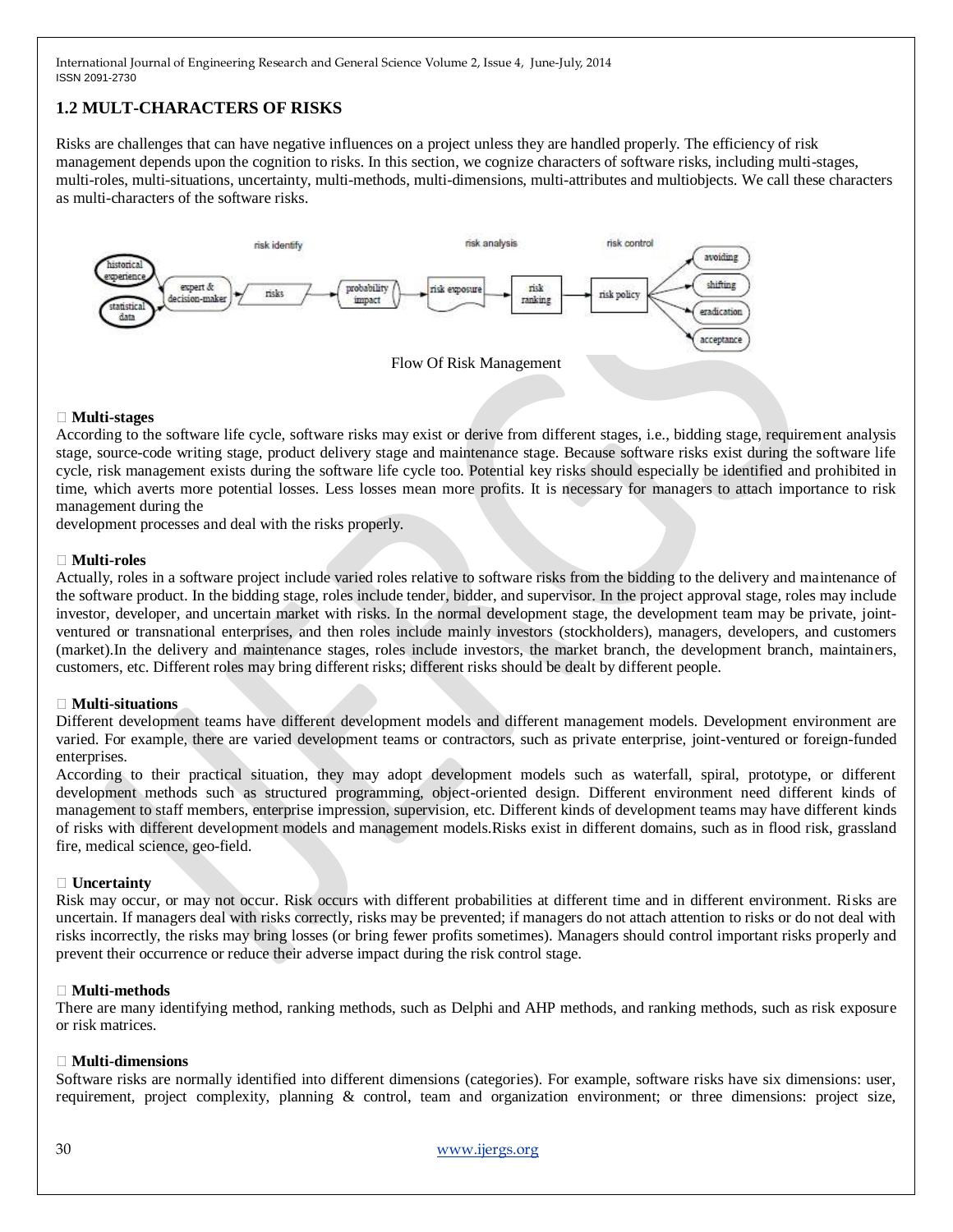technological experience and project structure; five dimensions: technological newness, application size, expertise, application complexity and organizational environment.

During the risk identification phase, people can identify all the possible risks into a list, or sort these risks into several dimensions according to their experience and comprehension to the project and respective risks.

#### **Multi-attributes**

Risk management uses probability and loss to rank risks.Probability of a risk is sometimes referred as "occurrence probability", "frequency" or "likelihood". Impact of a risk is sometimes referred as "magnitude", "loss", "severity", etc. Changing the names does not affect the logic of risk assessment. During the risk identification process, decision-makers identify risks with large losses or great probabilities. During the risk assessment process, decision-makers evaluate risks according to attributes of the risks or combination of the attributes. For example, risk exposure is the product of probability and loss of a risk, and the exposure value can be used to rank risks.

#### **Multi-objects**

There are many risks in software development. The target of risk management is to deal with most risks, or all the major risks with limited project resources. Each risk is an object to management. We say there are multi-objects for the risk management. There may be a lot of risks in a project. Managers cannot deal with all the risks identically for limited human and material resources. It is necessary to assess risks and get most important risks to deal with first.

Since there are a lot of methods, frames or ideas to identify, evaluate, control risks, managers or decision makers should choose the most suitable method forthemselves

Risk Identification is an iterative process that seeks to identify risks that may affect the project and documenting their characteristics. Currently there are different techniques to make the identification of risks such as: brainstorming, Delphi, interviews, SWOT analysis, checklist, cause-effect diagram, flowchart, diagram of influence. The output of this work would be the Risk register. [5]

#### **3. Use of Automated Risk Management Tools**

In order to offer high-quality software products to market in time and under market requirements, it is important to find computerbased tools with high accuracy probability to help managers to make decision. Software risk analysis and management can be partially transferred into data analysis or data mining. Automated tools are designed to assist project managers in planning and setting up projects, assigning resources to tasks, tracking progress, managing budgets, requirements, changes and risks as well as analyzing workloads.

Risk analysis and management are usually based on information collected from traditional knowledge, or analogy to well-known cases, common sense assessment, results of experiments or tests, reviewing of inadvertent exposure. The first thing for the automated tools is to collect historical data to build up a database. Once the database exists, it will process the data and mine some useful information to help manager to analyze risks and make decisions. There are lots of methods in Machine Learning study. For example, clustering skills are used to assign risk label to different risks. In each cluster, risks may have similar attributes. Association rule method is used to analyze each cluster to find the relationship of risks and risks factors. Some other artificial intelligence methods (9K-near neighbor approach, ID3 decision tree, Neural Network, etc) are used to build risk assessment models and to predict risks of software development. In the market, there are many popular software for decision making that is also applicable for risk management in software risks analysis.[2]

According to Hu and Huang, they randomly divide their software risk dataset into two subsets, 100 samples for training, and 20 for testing. They start by predicting the risks with standard neural network. Then predictions were made using standard multilayer neural network, support vector machines, the combination of genetic algorithm and neural network. They compared results of three classifiers. The standard neural networks can predict the outcome of software projects with 70% in accuracy. SVM on the other hand achieved higher accuracy of 80%. The highest correct prediction results are obtained from the combination of genetic algorithm and neural network as 85% [7].

According to Amanjot Singh Klair and Raminder Preet Kaur, SVM and kNN based approach could serve as an economical, automatic tool to generate ranking of software by formulating the relationship based on its training. They have gone through the survey of the SVM and kNN models for various applications and they conclude that most of the software quality evaluation problems the performance of SVM model is better than the kNN approach [8].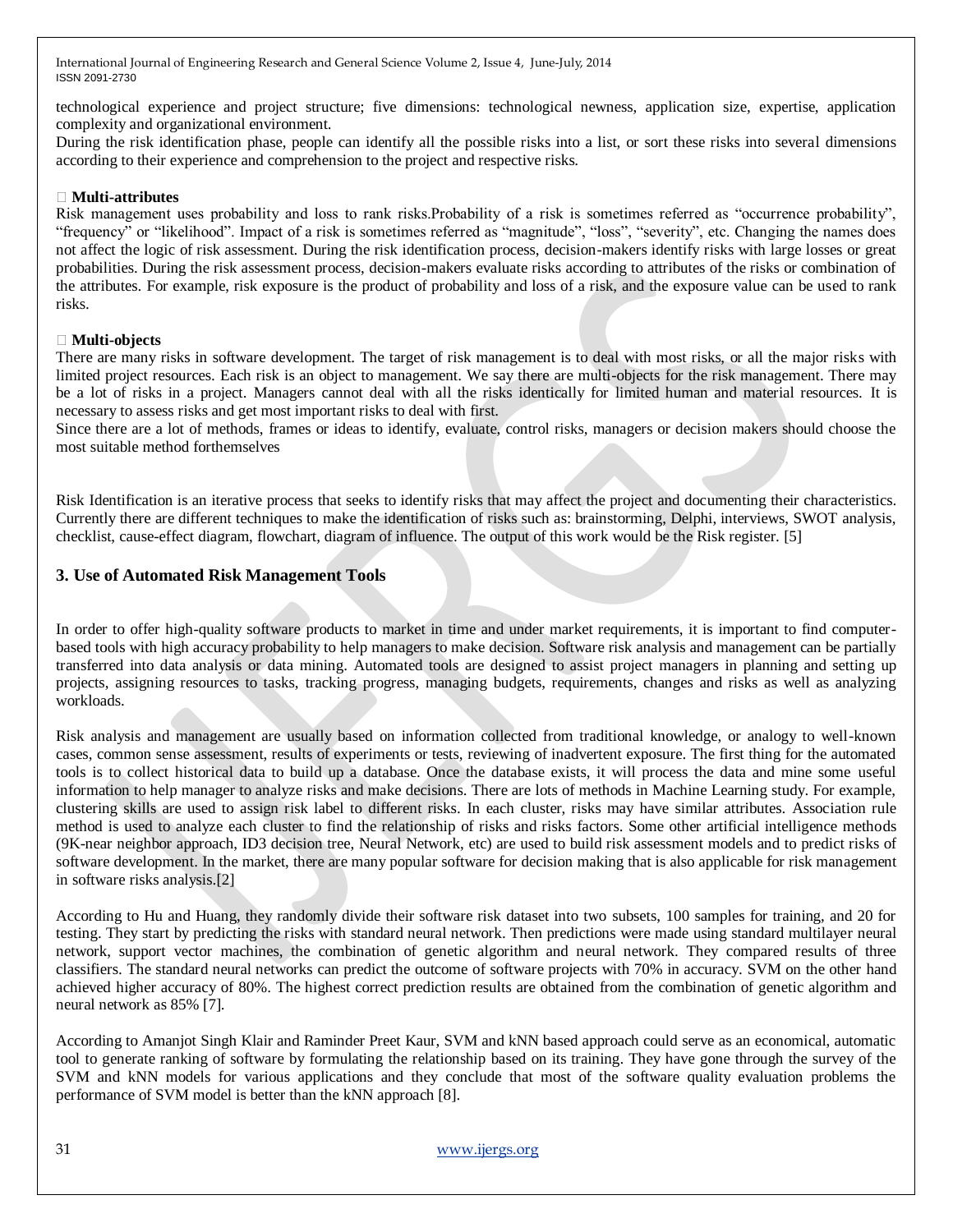Hu and Zhang published an article about an intelligent model for software project risk prediction. They compared ANN and SVM methods. For ANN method, the probabilities for two categories of prediction errors are 10% and 15% respectively, and for SVM method, 5% and 10% respectively, which shows that the proposed SVM-based risk prediction model achieves better performance [9].

Tang and Wang published an article about software project risk assessment model based on fuzzy theory. They created a model based on fuzzy theory about software project risk assessment. That model can measure a combination of impact risk and it resolved the uncertainty. They calculate quantitative data of risk-equivalent and semantic distance between fuzzy numbers. They combined demand, technology and software performance risk with progress, costs and software quality [10].

# **3.1 WEKA –data mining tool**

**Weka** (Waikato Environment for Knowledge Analysis) is a popular suite of [machine learning](http://en.wikipedia.org/wiki/Machine_learning) software written in [Java,](http://en.wikipedia.org/wiki/Java_(programming_language)) developed at th[eUniversity of Waikato,](http://en.wikipedia.org/wiki/University_of_Waikato) [New Zealand.](http://en.wikipedia.org/wiki/New_Zealand) Weka is [free software](http://en.wikipedia.org/wiki/Free_software) available under the [GNU General Public License.](http://en.wikipedia.org/wiki/GNU_General_Public_License)It is a collection of machine learning algorithms for data mining tasks. The algorithms are applied directly to a dataset. WEKA implements algorithms for data preprocessing,classification, regression, clustering and association rules; It also includes visualization tools. The new machine learning schemes can also be developed with this package.Weka supports several standard [data mining](http://en.wikipedia.org/wiki/Data_mining) tasks, more specifically,data [preprocessing,](http://en.wikipedia.org/wiki/Preprocessing) [clustering,](http://en.wikipedia.org/wiki/Data_clustering) [classification,](http://en.wikipedia.org/wiki/Statistical_classification)[regression,](http://en.wikipedia.org/wiki/Regression_analysis)visualization,and [feature selection.](http://en.wikipedia.org/wiki/Feature_selection)

Main features of WEKA include:

- 49 data preprocessing tools
- 76 classification/regression algorithms
- 8 clustering algorithms
- 15 attribute/subset evaluator  $+10$  search algorithm for feature selection
- 3 algorithms for finding association rules
- 3 graphical user interfaces : The Explorer The Experimentor The Knowlegde flow

| <b>Weka GUI Chooser</b>                                                                  |                                                       |  |  |
|------------------------------------------------------------------------------------------|-------------------------------------------------------|--|--|
| Visualization<br>Tools<br>Help<br>Program                                                |                                                       |  |  |
|                                                                                          | Applications<br>------------------------------------- |  |  |
| WEKA                                                                                     | Explorer                                              |  |  |
| <b>The University</b><br>of Waikato                                                      | Experimenter                                          |  |  |
| Waikato Environment for Knowledge Analysis                                               | KnowledgeFlow                                         |  |  |
| Version 3.6.1<br>$(c)$ 1999 - 2009<br>The University of Waikato<br>Hamilton, New Zealand | Simple CLI                                            |  |  |

# Fig. 1: Weka GUI

The data file normally used by Weka is in ARFF file format, which consists of special tags to indicate different things in the data file (foremost: attribute names, attribute types, attribute values and the data). The main interface in Weka is the Explorer. It has a set of panels, each of which can be used to perform a certain task. Once a dataset has been loaded, one of the other panels in the Explorer can be used to perform further analysis. [11]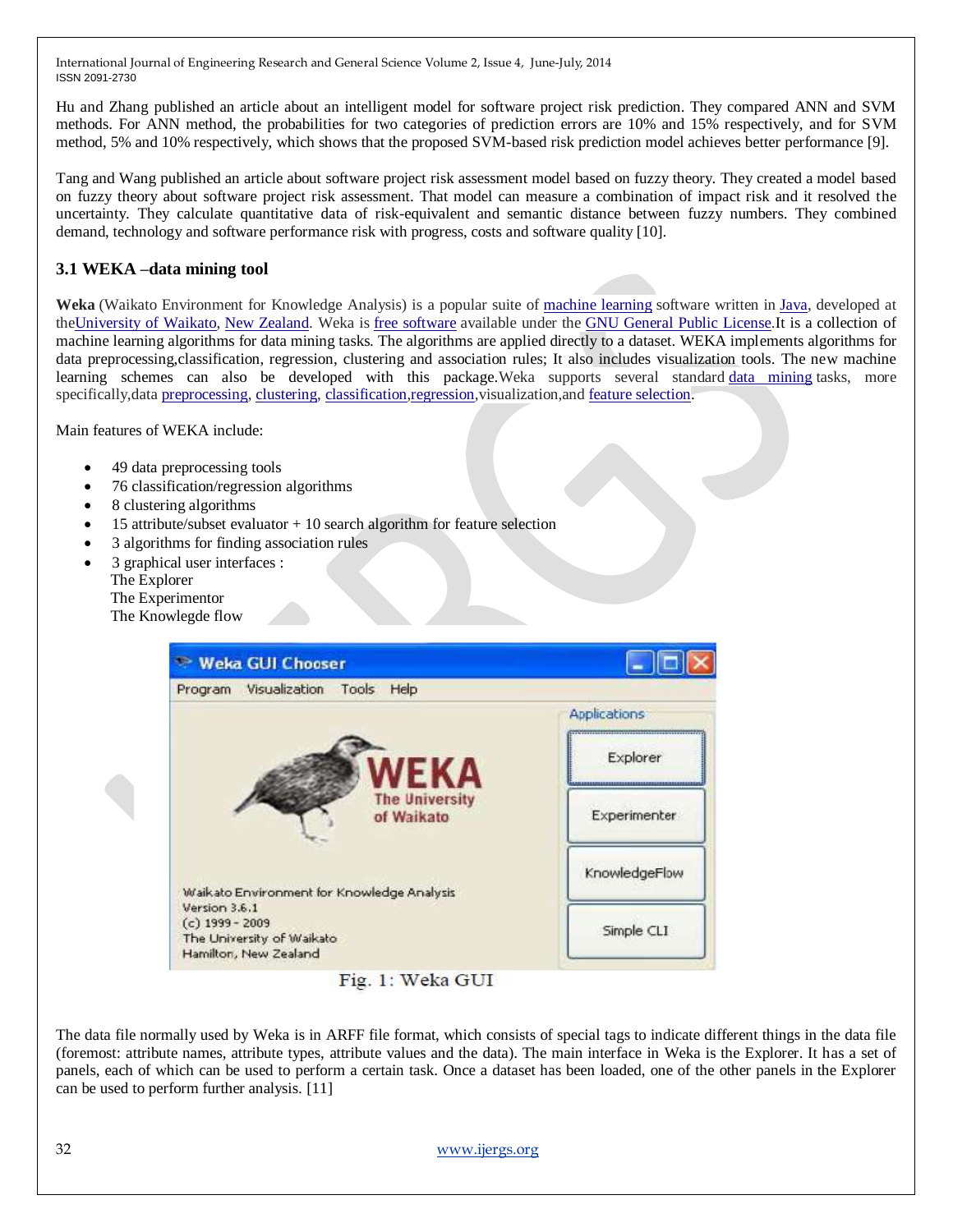## **3.1 RESULTS AND DISCUSSION**

The first aim is to measure the importance of risk factors with using 384 problems and six risk factors. Correlation between "severity" and each six risk factors are calculated separately by Chi-Squared Statistics and Information Gain approaches to find out the importance level of the risk factors.

The second aim is to predict impact of the problem with using the model that is formed by Turkcell ICT data set. Each problem has different values on risk factors so we can estimate the impact of the problem with building a risk model. 384 problems are used as tuple and 6 risk factors are used as feature in our study. Severity value, which is Low, Medium or High, is used as a class label.

384 problems have class label so we used classification methods in our study. Support Vector Machines (SVMs), Naive Bayes, Decision Tree (J48), k-Nearest Neighbor (kNN) and Multilayer Perceptron Neural Networks (MLPs) classifiers are used in this work.

#### *Importance Ranking of Risk Factors*

In this, the importance ranking of risk factors is obtained by feature selection methods that are information gain and chi square statistics by using WEKA tool. Importance of risk factors emphasis the most significant risk factors that determine impact of problems. Problem severity can also be predicted with using classifiers in classification phase. We obtain correlation values of risk factor and severity of problem. Ranking order of risk factors according to impact power is also given in table below. "Regulation Effect" is the most distinctive and important risk factor to determine problem severity. IG and X2 approaches get the same results for the two most distinctive risk factors. This shows that problem values on "Regulation Effect" and "Financial Effect" are more distinctive than other risk factors to predict the problem severity. With the same logic "Employee Effect" and "Brand Effect" are less distinctive than other risk factors to predict the problem severity. IG and X2 approaches get the same results for the two lest distinctive risk factors. To sum up, if a problem in the project affects regulations in the company or financial values of the company, this makes severity of this problem high. If our data set consisted of hundreds of risk factors, determination of ranking of risk factors would enable to reduce unnecessary risks for risk evaluation phase

| <b>Ranking Order of Risk</b> | <b>Impact Values of Risk Factors</b> |
|------------------------------|--------------------------------------|
| <b>Factors According to</b>  | (with using Information Gain)        |
| <b>Impact Power</b>          |                                      |
|                              | <b>REGULATION EFFECT</b>             |
|                              | FINANCIAL EFFECT                     |
|                              | <b>SUBSCRIBERS EFFECT</b>            |
|                              | <b>SOX EFFECT</b>                    |
|                              | <b>EMPLOYEE EFFECT</b>               |
| 6                            | <b>BRAND EFFECT</b>                  |
| <b>Ranking Order of Risk</b> | <b>Impact Values of Risk Factors</b> |
| <b>Factors According to</b>  | (with using Chi-Squared              |
| <b>Impact Power</b>          | Statistics)                          |
|                              | REGULATION EFFECT                    |
|                              | FINANCIAL EFFECT                     |
|                              | <b>SOX EFFECT</b>                    |
|                              | SI IRSCRIBERS EFFECT                 |

#### **Correlation values of risk factors**

5

6

#### *Problem Impact Prediction*

Turkcell data set supply problem severity values so prediction of problem impact become a classification problem. Data set has six features (six risk factors) and each problem has a class label (severity value) so forming a training model then test this model with same data gives an idea about prediction of problem impact.

**EMPLOYEE EFFECT BRAND EFFECT** 

10 fold cross validation evaluation technique is used to get accuracy values in classification phase. 10 fold cross validation evaluation technique splits data set into ten parts randomly then it uses nine part to build training model and one part is used as test data. It is repeated ten times to get all classification test results. Classification performances of all five classifiers are measured by using Precision, Recall and F-measure values.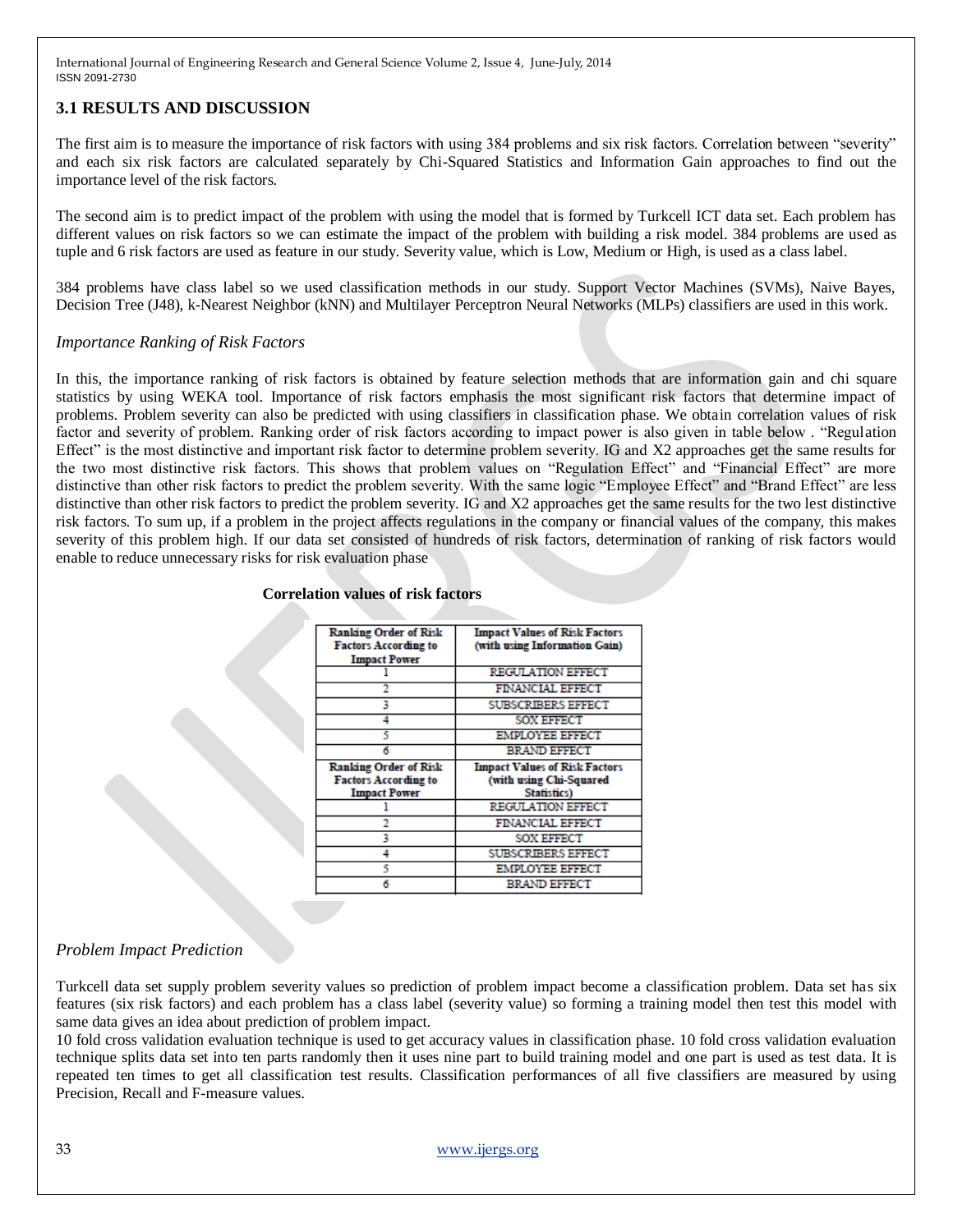#### **Classification Performance Values Of Classifiers**

|                                                  | NB     | <b>SVMs</b> | <b>J48</b> | <b>MLPs</b> | <b>IENN</b> |
|--------------------------------------------------|--------|-------------|------------|-------------|-------------|
| Precision                                        | 0.87   | 0.955       | 0.898      | 0.972       | 0.87        |
| Recall                                           | 0.917  | 0.966       | 0.911      | 0.979       | 0.917       |
| <b>F</b> Measure                                 | 0.885  | 0.96        | 0.904      | 0.975       | 0.885       |
| Kappa Statistic                                  | 0.1795 | 0.7699      | 0.3907     | 0.875       | 0.1795      |
| # of Correctly<br>Classified<br><b>Instances</b> | 352    | 371         | 350        | 376         | 352         |

The highest F-measure value, 97.5 percent, is obtained from MLPs classifier. MLPs also give highest Kappa statistic than other classifiers. It classified 376 problem severity values correctly. The result of SVMs follows results of MLPs. The second highest Fmeasure value is obtained from SVMs classifier and also second highest Kappa statistic is taken from this classifier. NB and kNN give the lowest F-measure values and Kappa statistic values. There is an important point that number of correctly classified instances by J48 classifier is less than number of correctly classified instances by kNN and NB classifiers but Kappa statistic and F-measure value of J48 is higher than Kappa statistic and F-measure values of kNN and NB. It proves that number of correctly classified instances is not capable for evaluating classification performance. F-measure and Kappa statistic are more reliable for non-homogenous data sets in classification.

# **4. CONCLUSION:**

It is concluded that Software risks that occur during the software development life cycle are one of the most important reasons for this low success rates so it is important to deal with the risk before they become corruptive. Hence Software risk management contains preventive key steps before start of new software projects to increase success rates of software projects. These preventive key steps specify software risks, impact of these risk factors and they aim to dissipate uncertain software issues. In order to offer high-quality software products to market in time and under market requirements, it is important to find computer-based tools with high accuracy probability to help managers to make decision. The proposed risk management tools and methods help the project managers deal with risk management programs in a most effective and efficient manner.

## **Acknowledgement**

I wish to thanks who directly and indirectly contribute in paper, First and foremost, I would like to thank Mrs.Amandeep kaur for his most support and encouragement. She kindly read my paper and offered valuable details and provide guidelines.Second,I would like to thanks all the authors whose paper i refer for their direct and indirect support to complete my work.

## **REFERENCES:**

- 1. M. Özgür Cingiz, Ahmet Unudulmaz, Oya Kalıpsız ,Computer Engineering Department ,Yıldız Technical University, Prediction of Project Problem Effects on Software Risk Factors, 12th IEEE International Conference on Intelligent Software Methodologies, Tools and Techniques ,September 22-24, 2013.
- 2. Pu Tianyin, Development of software project risk management model review, IEEE,2011
- 3. IRM,A Risk Management Standard Published by AIRMIC, ALARM, 2002.
- 4. Software risk management, Sergey M. Avdoshin, Elena Y. Pesotskaya,IEEE, 2011
- 5. Yu Wang,Shun Fu ,A General Cognition to the Multi-characters of Software Risks, International Conference on Computational and Information Sciences,2011
- 6. Pedro Sá Silva, António Trigo, João Varajão, Collaborative Risk Management in Software Projects, Eighth International Conference on the Quality of Information and Communications Technology,2012